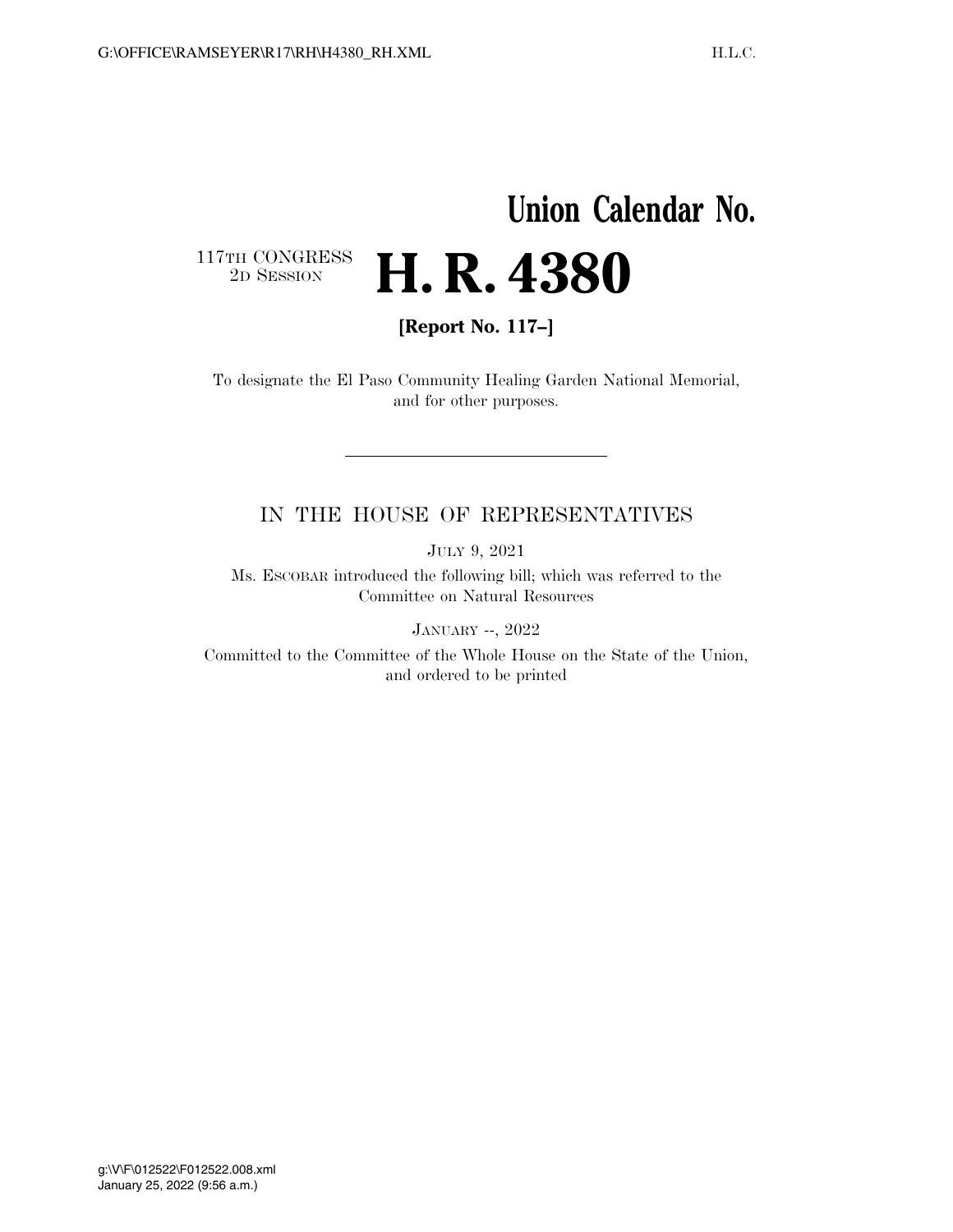## **A BILL**

To designate the El Paso Community Healing Garden National Memorial, and for other purposes.